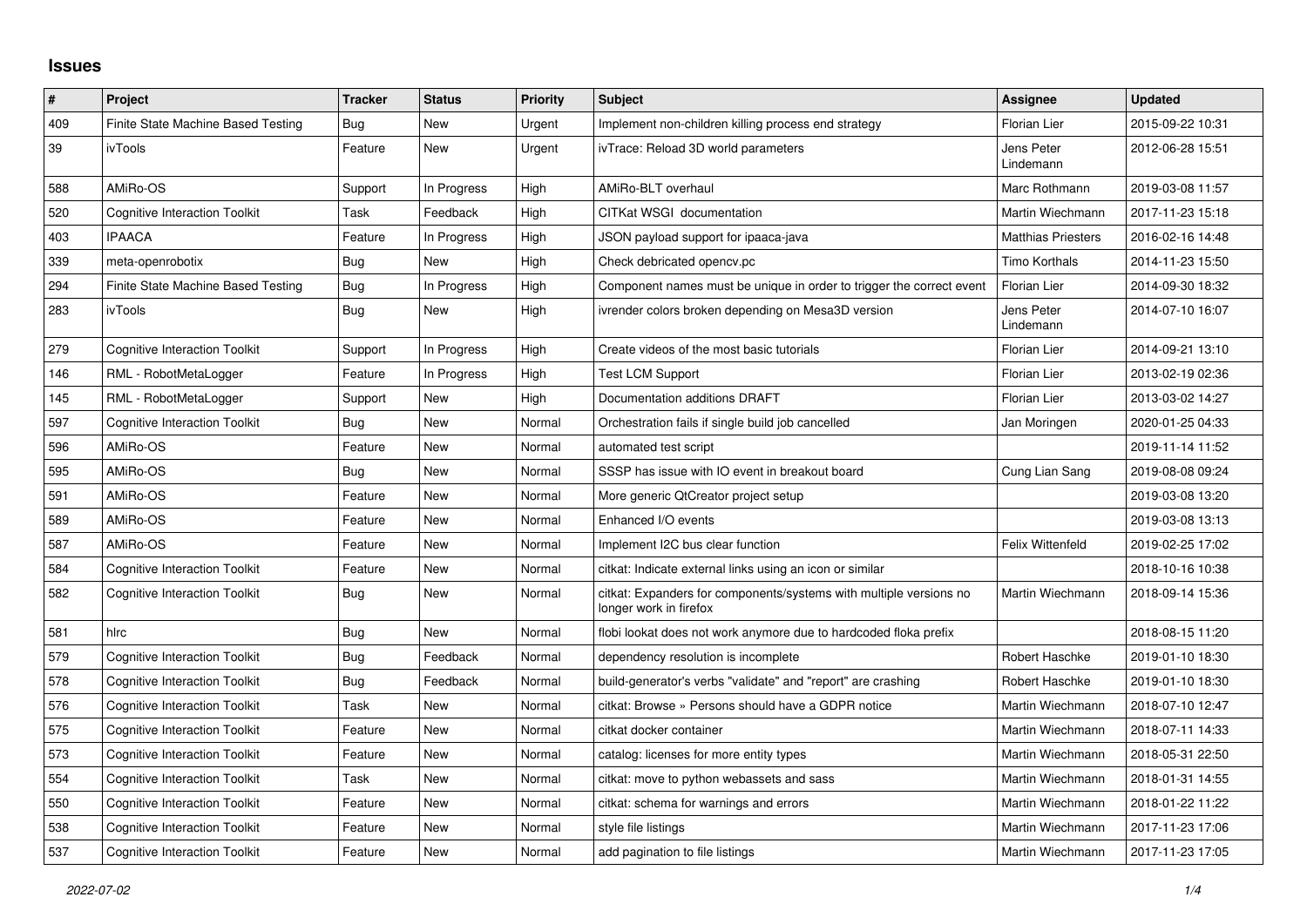| $\vert$ # | Project                              | <b>Tracker</b> | <b>Status</b> | <b>Priority</b> | <b>Subject</b>                                                    | Assignee                  | <b>Updated</b>   |
|-----------|--------------------------------------|----------------|---------------|-----------------|-------------------------------------------------------------------|---------------------------|------------------|
| 525       | <b>Cognitive Interaction Toolkit</b> | Bug            | New           | Normal          | Maven Template uses default profile                               |                           | 2017-11-02 08:38 |
| 517       | <b>Cognitive Interaction Toolkit</b> | Task           | New           | Normal          | add hardware XSL template                                         | Martin Wiechmann          | 2017-09-20 12:52 |
| 496       | <b>IPAACA</b>                        | Bug            | New           | Normal          | RSB calls should never block                                      |                           | 2017-01-26 15:17 |
| 495       | <b>IPAACA</b>                        | Bug            | New           | Normal          | Updates get applied even if revision is outdated                  |                           | 2017-01-26 15:16 |
| 492       | Finite State Machine Based Testing   | Bug            | New           | Normal          | Installation fails on a fresh Ubuntu 14.04.4                      |                           | 2016-11-30 22:28 |
| 488       | <b>IPAACA</b>                        | Feature        | New           | Normal          | ipaaca pb2 should lie inside ipaaca package and in the PYTHONPATH |                           | 2016-09-12 13:24 |
| 472       | <b>IPAACA</b>                        | Task           | <b>New</b>    | Normal          | Should basic logging (level >= WARNING) be enabled by default?    | Hendrik Buschmeier        | 2016-03-08 15:29 |
| 470       | <b>IPAACA</b>                        | Feature        | New           | Normal          | v3: Event queueing                                                |                           | 2016-02-18 14:09 |
| 469       | <b>IPAACA</b>                        | Feature        | <b>New</b>    | Normal          | v3: Thread-safe iterators                                         |                           | 2016-02-18 14:11 |
| 468       | <b>IPAACA</b>                        | Feature        | New           | Normal          | v3: Better IU access via Buffer interface                         |                           | 2016-02-18 13:11 |
| 467       | <b>IPAACA</b>                        | Feature        | New           | Normal          | v3: Linked IU events / Batch updates on the IU [event] level      |                           | 2016-02-22 16:17 |
| 466       | <b>IPAACA</b>                        | Feature        | New           | Normal          | <b>IPAACA v3</b>                                                  |                           | 2016-02-16 14:52 |
| 465       | <b>IPAACA</b>                        | Feature        | New           | Normal          | v3: TimeBoard extension                                           |                           | 2016-02-16 14:29 |
| 464       | <b>IPAACA</b>                        | Feature        | New           | Normal          | v3: Sender tokens                                                 |                           | 2016-03-15 19:54 |
| 463       | <b>IPAACA</b>                        | Feature        | <b>New</b>    | Normal          | v3: Expose more event data                                        |                           | 2016-02-16 14:30 |
| 462       | <b>IPAACA</b>                        | Feature        | In Progress   | Normal          | v3: Structured metadata                                           |                           | 2016-02-22 16:17 |
| 455       | meta-openrobotix                     | Feature        | New           | Normal          | Update to OpenCV 3.0                                              | <b>Timo Korthals</b>      | 2016-01-13 16:44 |
| 443       | GazeTK                               | Feature        | New           | Normal          | Visualize the eye gaze within the gazetkhub window                | Sai Anirudh<br>Kondaveeti | 2015-12-09 17:39 |
| 442       | GazeTK                               | Feature        | New           | Normal          | Application and plugin specific setting storage                   |                           | 2015-12-09 17:38 |
| 441       | GazeTK                               | Feature        | New           | Normal          | Dialog to show the plugins                                        |                           | 2015-12-09 17:37 |
| 440       | GazeTK                               | Feature        | New           | Normal          | Work on the GazeTkHub GUI                                         | Sai Anirudh<br>Kondaveeti | 2015-12-09 17:35 |
| 439       | GazeTK                               | Feature        | New           | Normal          | Connection to Browser                                             |                           | 2015-12-09 17:35 |
| 438       | GazeTK                               | Feature        | New           | Normal          | Protobuffer integration                                           | <b>Thies Pfeiffer</b>     | 2015-12-09 17:35 |
| 437       | GazeTK                               | Feature        | New           | Normal          | Write a basic Tobii eye tracking workflow                         |                           | 2015-12-09 17:31 |
| 436       | GazeTK                               | Feature        | <b>New</b>    | Normal          | Write basic tobii eye tracking plugin                             | Sai Anirudh<br>Kondaveeti | 2015-12-09 17:31 |
| 435       | <b>IPAACA</b>                        | Feature        | New           | Normal          | Expose whether an ADDED event is caused through resending         |                           | 2016-02-16 14:30 |
| 426       | <b>Cognitive Interaction Toolkit</b> | Task           | New           | Normal          | Multiple build jobs per component                                 | Florian Lier              | 2015-10-14 17:32 |
| 419       | <b>Cognitive Interaction Toolkit</b> | Feature        | New           | Normal          | CITK Json Schema validation                                       |                           | 2015-08-28 16:44 |
| 414       | <b>Cognitive Interaction Toolkit</b> | Bug            | In Progress   | Normal          | Naming consistency                                                |                           | 2015-08-24 21:12 |
| 410       | Finite State Machine Based Testing   | Feature        | New           | Normal          | Add comment field to tests                                        |                           | 2015-03-27 12:30 |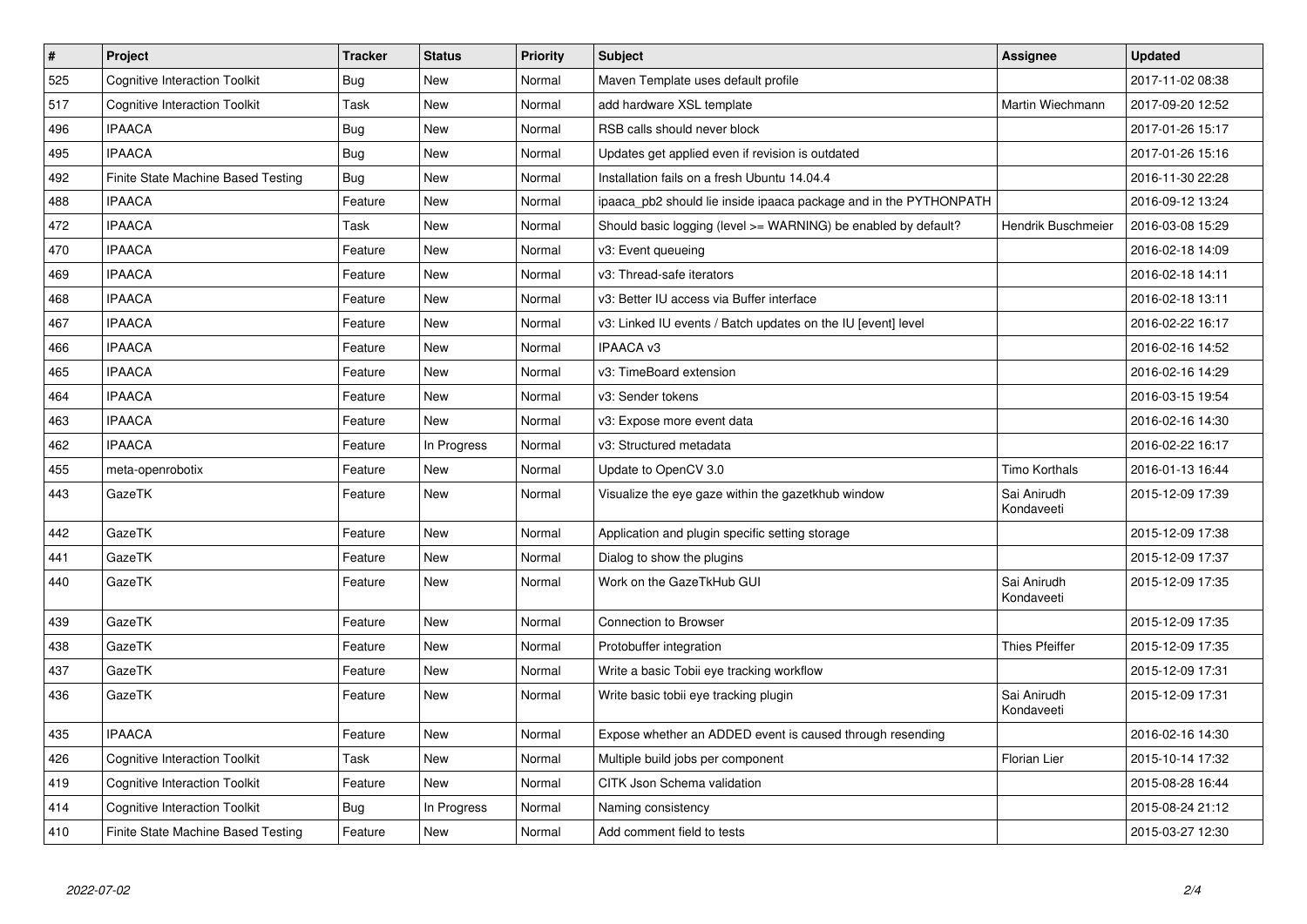| $\#$ | Project                              | <b>Tracker</b> | <b>Status</b> | <b>Priority</b> | Subject                                                                                              | Assignee            | <b>Updated</b>   |
|------|--------------------------------------|----------------|---------------|-----------------|------------------------------------------------------------------------------------------------------|---------------------|------------------|
| 408  | <b>IPAACA</b>                        | <b>Bug</b>     | New           | Normal          | Delay/framedropping in AsapRealizer rendering when closing the<br>injector                           |                     | 2015-03-26 16:52 |
| 407  | Finite State Machine Based Testing   | Bug            | New           | Normal          | Parallel component hangs and produces no output                                                      | Florian Lier        | 2015-03-26 11:39 |
| 406  | <b>IPAACA</b>                        | Feature        | New           | Normal          | add time stamps to IUs/messages                                                                      |                     | 2016-02-16 14:31 |
| 392  | Finite State Machine Based Testing   | Feature        | <b>New</b>    | Normal          | Delay after kill                                                                                     | Florian Lier        | 2015-03-13 10:04 |
| 391  | Finite State Machine Based Testing   | Feature        | New           | Normal          | Timeout stdout observer                                                                              | Florian Lier        | 2015-03-13 10:04 |
| 390  | Finite State Machine Based Testing   | Feature        | New           | Normal          | Clean-up step if system fails                                                                        | Florian Lier        | 2015-03-13 10:04 |
| 389  | Finite State Machine Based Testing   | Feature        | New           | Normal          | Easy - Mode                                                                                          | Florian Lier        | 2015-03-13 10:04 |
| 387  | Finite State Machine Based Testing   | Bug            | New           | Normal          | fsmt_iniparser crashes if command line contains the & sign                                           | <b>Florian Lier</b> | 2015-03-13 10:04 |
| 349  | <b>Cognitive Interaction Toolkit</b> | Feature        | New           | Normal          | Build toolkit nightly cmake jobs with VERBOSE=1                                                      |                     | 2015-09-01 15:06 |
| 298  | <b>Cognitive Interaction Toolkit</b> | Bug            | Feedback      | Normal          | RSB nightly distribution fails due to XMLTIO Project that is only<br>available with authentification | Florian Lier        | 2015-08-26 09:27 |
| 287  | <b>Cognitive Interaction Toolkit</b> | Feature        | New           | Normal          | Read branches out of git to reduce versioning efford.                                                |                     | 2016-04-08 15:17 |
| 229  | <b>Cognitive Interaction Toolkit</b> | Feature        | Feedback      | Normal          | support patching of 3rd party libs                                                                   |                     | 2015-10-12 19:30 |
| 199  | <b>Cognitive Interaction Toolkit</b> | Feature        | <b>New</b>    | Normal          | Client-side error handling                                                                           |                     | 2014-01-27 11:31 |
| 162  | RML - RobotMetaLogger                | Bug            | New           | Normal          | When a gstreamer-tcp probe connects to a port that does not deliver<br>data, it hangs                |                     | 2013-04-03 15:07 |
| 160  | RML - RobotMetaLogger                | Feature        | New           | Normal          | Add codec config key to screen probe                                                                 | Florian Lier        | 2013-03-02 14:44 |
| 159  | RML - RobotMetaLogger                | Bug            | New           | Normal          | Documentation on the screen probe                                                                    | Florian Lier        | 2013-03-02 14:28 |
| 144  | RML - RobotMetaLogger                | Support        | New           | Normal          | PYTHONPATH / LIBDIR unclear                                                                          | Florian Lier        | 2013-02-19 00:27 |
| 143  | RML - RobotMetaLogger                | Feature        | In Progress   | Normal          | Add Build Job For RML                                                                                | Florian Lier        | 2013-02-19 00:22 |
| 139  | XTT - eXtensible Task Toolkit        | Bug            | <b>New</b>    | Normal          | RSB-Client has outdated serial on cancel                                                             |                     | 2013-01-28 16:54 |
| 137  | XTT - eXtensible Task Toolkit        | Bug            | New           | Normal          | eventbus-rsb cannot handle scope /                                                                   |                     | 2013-01-10 13:19 |
| 136  | XTT - eXtensible Task Toolkit        | Bug            | New           | Normal          | Modifying the specification for result available can clash with updates                              |                     | 2012-12-19 10:46 |
| 135  | XTT - eXtensible Task Toolkit        | Bug            | New           | Normal          | List-syntax creates object instead of list                                                           | Ingo Lütkebohle     | 2012-12-05 10:04 |
| 132  | XTT - eXtensible Task Toolkit        | Feature        | <b>New</b>    | Normal          | Capability query mechanism                                                                           | Ingo Lütkebohle     | 2012-12-05 15:25 |
| 128  | XTT - eXtensible Task Toolkit        | Feature        | New           | Normal          | Confirmation of 'completed' state                                                                    |                     | 2012-11-22 16:24 |
| 122  | XTT - eXtensible Task Toolkit        | Support        | New           | Normal          | Move event id and timestamps into TaskState structure                                                | Ingo Lütkebohle     | 2012-10-29 17:05 |
| 119  | XTT - eXtensible Task Toolkit        | Bug            | New           | Normal          | RSB binary support of TaskState                                                                      |                     | 2012-10-02 17:17 |
| 117  | XTT - eXtensible Task Toolkit        | Bug            | New           | Normal          | TSV mapper does not ensure all data is one line                                                      |                     | 2012-09-25 17:36 |
| 112  | XTT - eXtensible Task Toolkit        | Feature        | In Progress   | Normal          | Recover from i/o errors                                                                              | Ingo Lütkebohle     | 2012-09-21 15:27 |
| 110  | XTT - eXtensible Task Toolkit        | Feature        | In Progress   | Normal          | Support für Gruppierung von Sessions                                                                 | Ingo Lütkebohle     | 2012-09-21 14:52 |
| 45   | XTT - eXtensible Task Toolkit        | Feature        | Feedback      | Normal          | Display transitions                                                                                  |                     | 2012-07-25 13:32 |
| 44   | XTT - eXtensible Task Toolkit        | Feature        | New           | Normal          | display entry/exit events in the observer GUI                                                        | Ingo Lütkebohle     | 2012-07-24 18:52 |